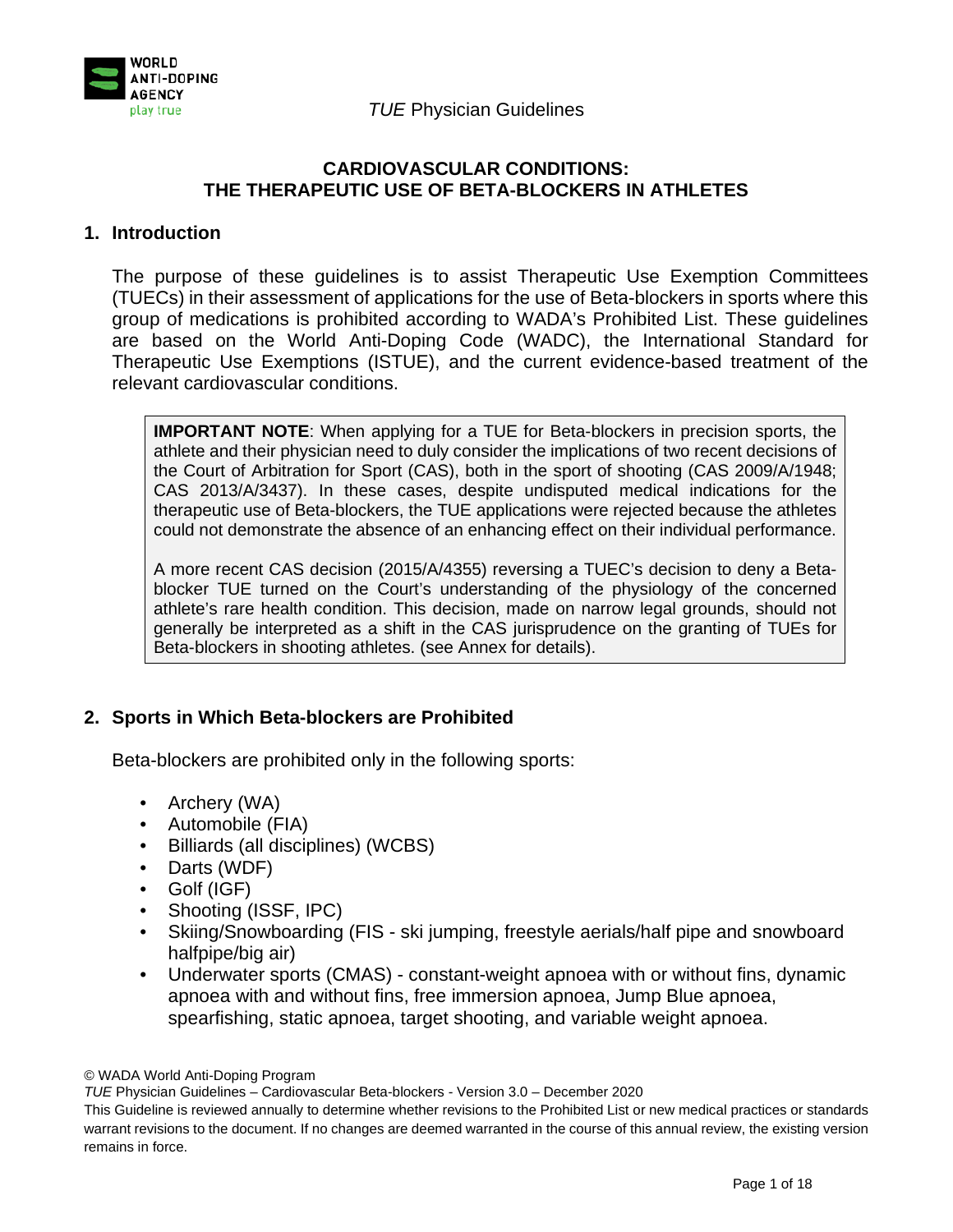

Cardiovascular Conditions: The Therapeutic Use of Beta-Blockers in Athletes

#### **3. Indications for the Use of Beta-blockers**

For the following conditions, Beta-blockers are usually recommended unless clear contraindications exist:

- Stable angina pectoris
- Secondary prevention after myocardial infarction
- Symptomatic heart failure (reduced ejection fraction, class II–IV)
- Supraventricular and ventricular arrhythmias
- Long QT syndrome

However, in individual patients, the recommended therapy with Beta-blockers might only be one treatment option, and other alternatives may be as acceptable or even more appropriate. Furthermore, the recommendation does not overrule the responsibility of the treating physician to make decisions based on the individual circumstances of a patient. This is, however, beyond the scope of this document. In general, it can be assumed that, for the above-mentioned conditions, the ISTUE Articles 4.2 (a) and (c) criteria will generally be fulfilled if the diagnosis is accurate and reliable.

For the following cardiovascular conditions, the use of Beta-blockers is often recommended, but has to be established in each individual case:

- Acute Coronary Syndrome (unstable angina, acute myocardial infarction)
- Hypertension with no other cardiovascular risk factors o Monotherapy
	- o Combination therapy, with diuretics (prohibited In-and Out-of-Competition as per the International Standard Prohibited List 2021: S5. Diuretics and Masking Agents), ACE-inhibitors, Angiotensin II inhibitors or RAS inhibitors - all considered best-practice alternatives.

Other alternative treatments may be appropriate, and the use of Beta-blockers should only be considered when there are justifiable reasons as to why such alternatives should not be used in an individual athlete. Another factor for consideration may be the long-term use of Beta-blockers with stable therapeutic effectiveness in an athlete who only recently has become TUE-eligible.

For all of these indications, the TUEC has to carefully consider the acceptability and risk of changing to alternative treatments. The athlete's application must include a statement by an appropriately qualified physician attesting to the necessity of the otherwise prohibited substance in the treatment of the athlete and describing why an alternative, permitted medication cannot, or should not, be used in the treatment of the condition. Due to international variation in medical practice, it is appropriate for any TUEC who assesses or questions such a statement to consult a cardiologist.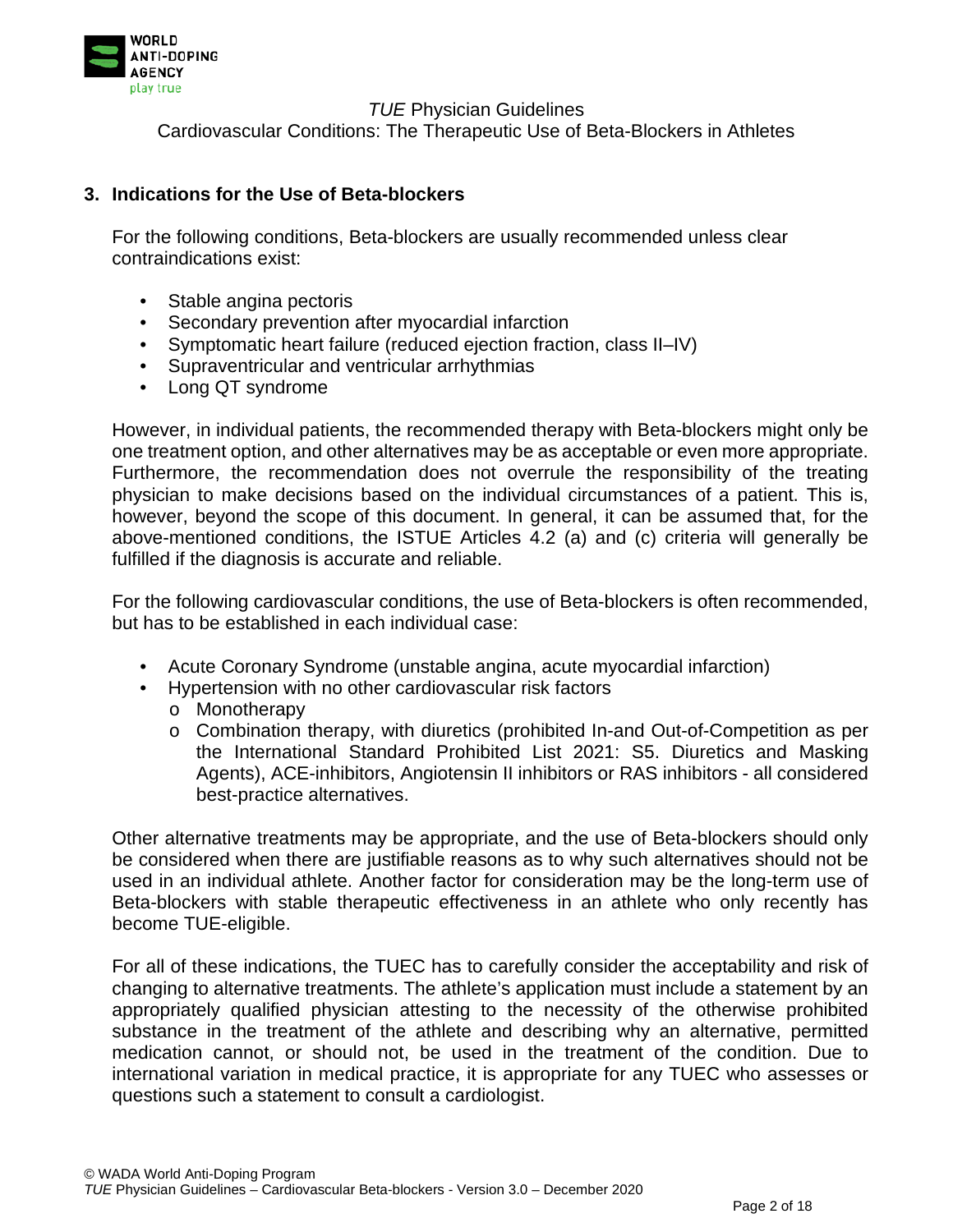

It is important to understand that an athlete cannot be encouraged to use a treatment that is not being advised as the treatment of choice by a responsible practitioner, in particular where the alternative carries with it greater hazards and no greater chances of success, to compete in a sport.

## **4. Other Considerations**

Beta-blockers are a highly heterogeneous group of substances with different pharmacologic properties (cardio-selectivity, blood-brain barrier passage, Intrinsic Sympathomimetic Activity (ISA), membrane-stabilizing capacity). Consequently, individual Beta-blockers may either have different effects or exert certain effects to different degrees. These substance-specific effects present a considerable challenge for TUECs when assessing Article 4.2 (b) of the ISTUE. TUECs must remember that the athlete has the burden of proving the performanceenhancing effects of the Beta-blocker they are taking - or the absence thereof - in their case, and how these affect their performance in the concerned sport.

That said, an athlete is not required to determine that the potential performance-enhancing effects can be categorically excluded, just that they are highly unlikely (*CAS 2015/A/4355*); in fact, to ask the athlete for scientific evidence that cannot be provided would be an impossible burden on the athlete.

It should be noted that it remains for the athlete to show that they fall within the category of athletes who derive no performance-enhancing effect from the use of the substance (*CAS 2013/A/3437*). However, it is not a matter of the athlete doing everything they could do to provide evidence, but whether the evidence provided is sufficient to establish that 4.2(b) has been satisfied (*CAS 2013/A/3437*).

## **5. Conclusion**

The above considerations lay the foundation for the assessment of a TUE application based on current evidence-based medicine and the relevant anti-doping regulations and case law. As indicated, in precision sports and particularly shooting, the major challenge for the TUEC charged with making a decision on a TUE application for Beta-blockers is the weighing of the symptoms and physical impairment against the effects of the medication on an individual athlete and the requirements of a specific sport. This will, however, be crucial in assessing a potential "additional enhancement of performance beyond what might be anticipated by a return to the athlete's normal state of health" (ISTUE Article 4.2(b)). Since a number of athletes requiring Beta-blocker therapy for one of the above-mentioned conditions might be significantly ill and impaired, defining the "state of normal health" in these cases represents a further challenge.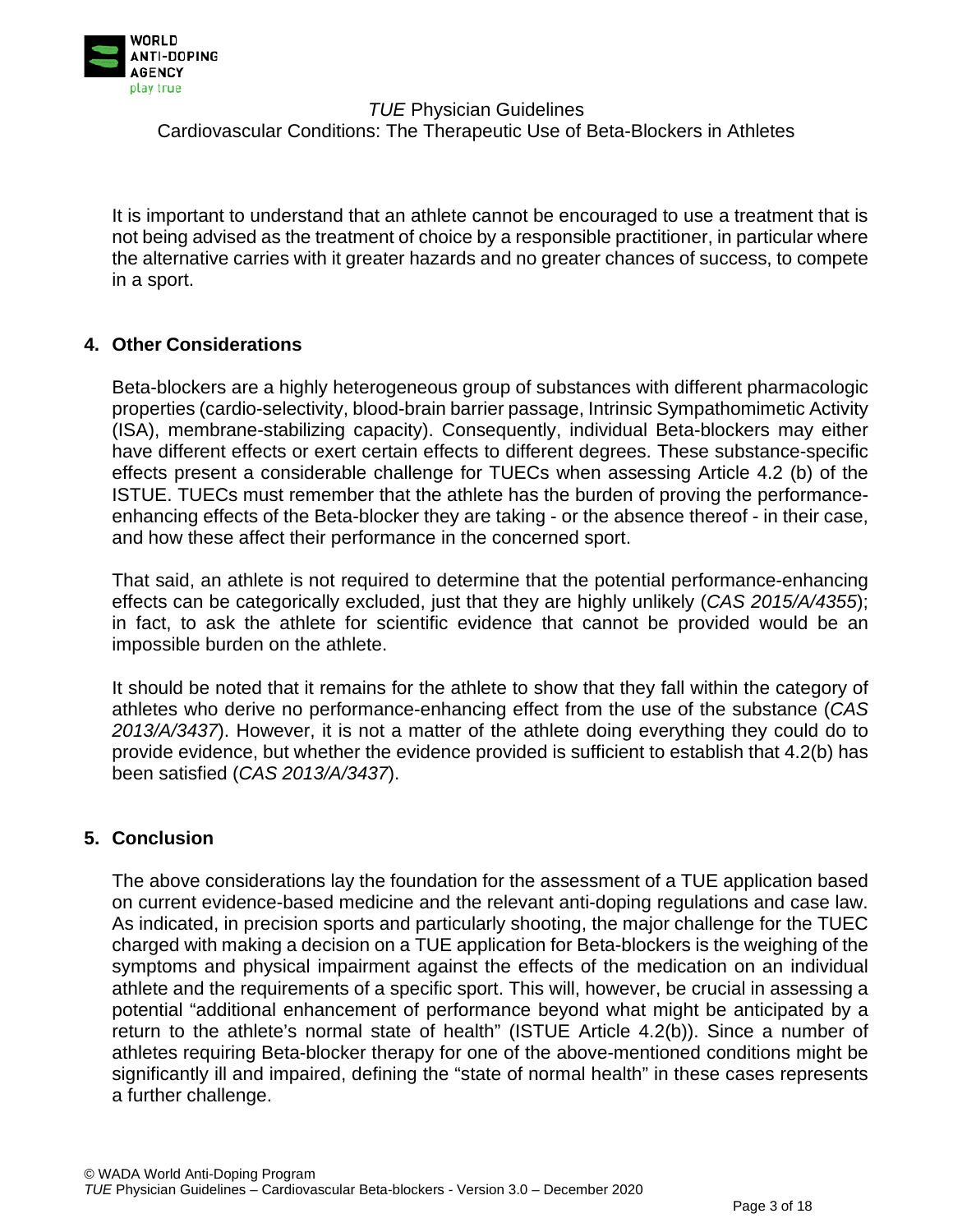

# **Algorithm for assessing a TUE application for Beta-blockers**

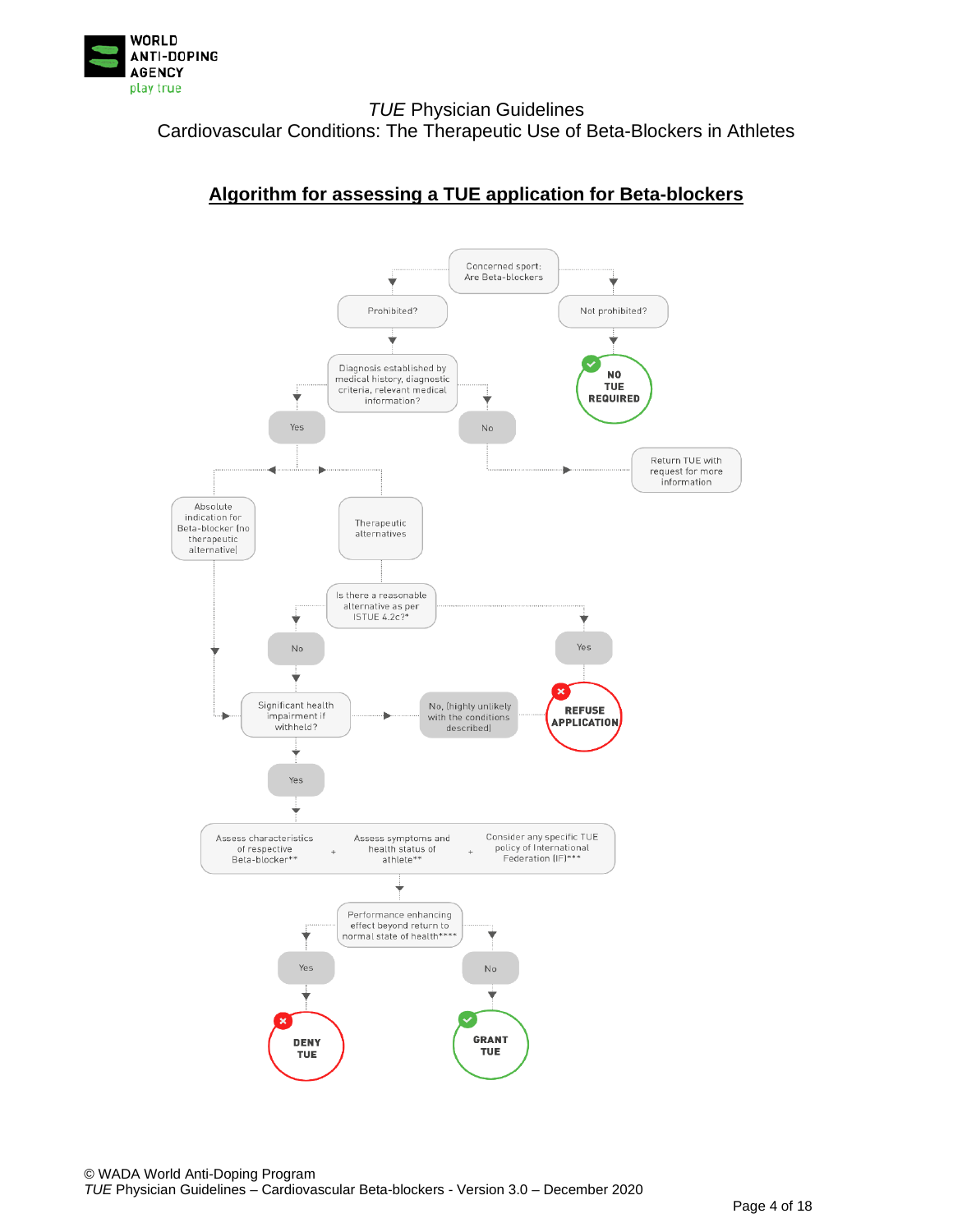

Cardiovascular Conditions: The Therapeutic Use of Beta-Blockers in Athletes

\*As mentioned above, an athlete cannot be compelled to use a treatment that is not being advised as the treatment of choice by a responsible medical practitioner, in particular where the alternative treatment carries with it greater hazards and no greater chances of success, to compete in a sport.

- \*\*Expert opinion by cardiologist essential. Carefully assess symptoms and health status of the athlete, including their influence on performance prior to taking Beta-blockers.
- \*\*\*Consult with IF to ascertain if there is a specific policy on Beta-blockers.
- \*\*\*\*Important note: An athlete will have to establish that the medication does not improve their performance (e.g., by means of systematic measurements of physiological markers, tests of comparison, etc.).

## **Administration**

1. Route

Beta-blockers are usually administered orally. Intravenous therapy is not applicable in sports and in the field, with the only exception of an acute cardiac condition.

2. Frequency

Several daily doses depending on the individual substance used.

#### **Medical Conditions**

## **1. STABLE ANGINA PECTORIS, RECENT MYOCARDIAL INFARCTION, AND HEART FAILURE**

Cardiovascular disease associated with myocardial ischemia is mainly due to atherosclerosis (coronary artery disease or CAD), but may also be due to more uncommon conditions, such as myocardial bridging or coronary artery anomaly. Myocardial ischemia is caused by an oxygen demand-supply mismatch and may be provoked by an increase in heart rate and blood pressure during exercise, typically in combination with an underlying restriction of coronary blood flow secondary to CAD. This could potentially lead to effort-related angina pectoris, acute myocardial infarction (AMI), malignant arrhythmias, and Sudden Cardiac Death (SCD).

Heart failure is a complex clinical syndrome of symptoms and signs caused by an impaired pumping function of the heart. It is caused by structural or functional abnormalities. Patients with heart failure due to left ventricular systolic dysfunction have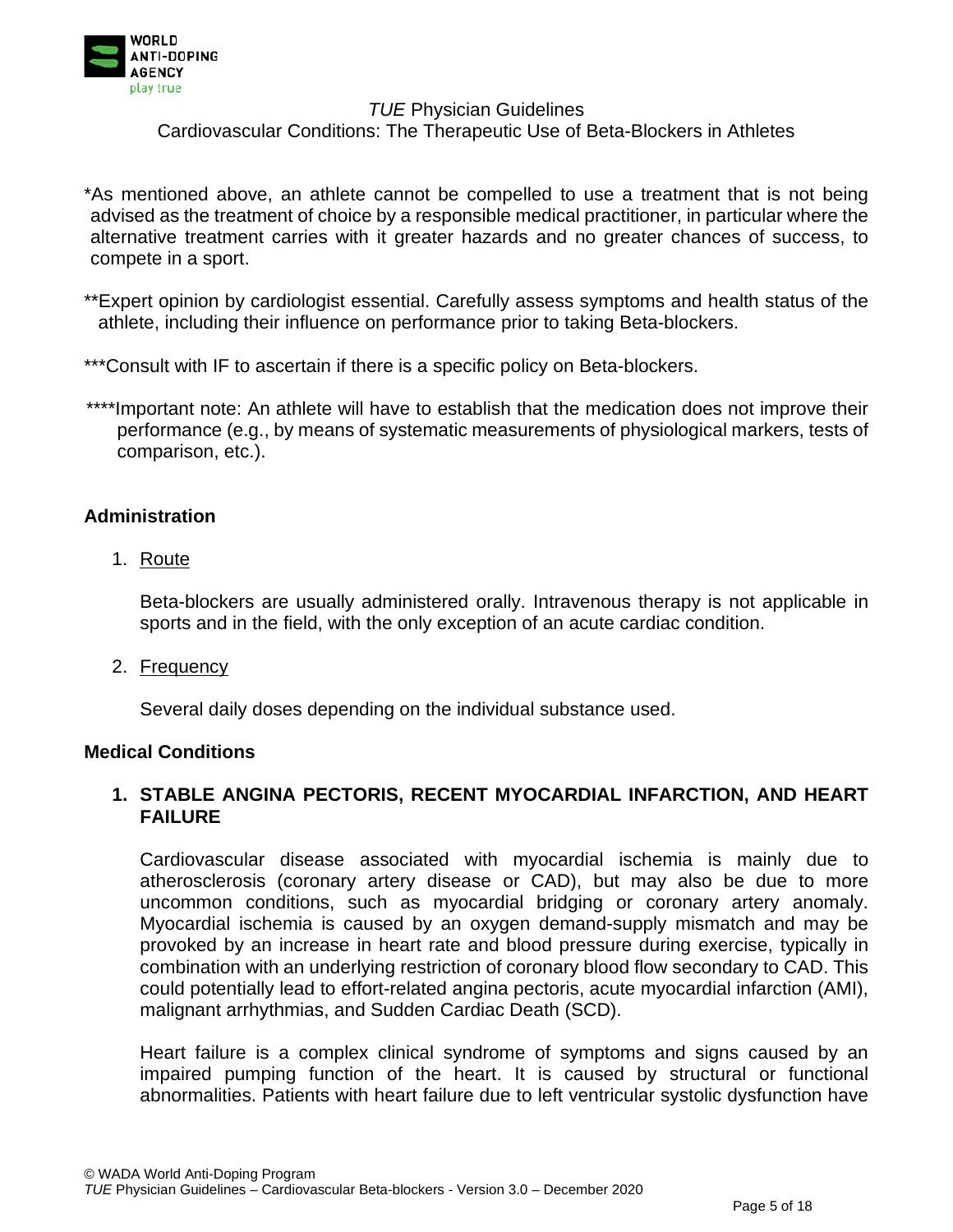

Cardiovascular Conditions: The Therapeutic Use of Beta-Blockers in Athletes

a reduced left ventricular ejection fraction, whereas other patients have a preserved ejection fraction. CAD, previous myocardial infarction, and hypertension are common causes of heart failure, but there is a multitude of cardiomyopathies of different causes that may lead to heart failure. In Paralympic sports, congestive heart failure due to muscular dystrophy may be seen.

Most conditions where Beta-blockers are indicated are not compatible with participation in competitive sports, except the less aerobically demanding such as precision sports.

#### A. Medical history

The personal history should include any family history of early CAD and/or SCD as well as cardiovascular risk factors (hyperlipidemia, hypertension, and diabetes mellitus). Common symptoms range from angina, dyspnea, palpitations, lightheadedness, or syncope, which are typically effort-related, to exercise intolerance in heart failure.

#### B. Diagnostic criteria

It is not within the scope of this document to outline the comprehensive diagnostic criteria of the presence and extent of myocardial ischemia and heart failure. The below provides only a brief overview.

#### **Acute coronary syndrome**

The diagnosis of myocardial ischemia typically relies on the presence of chest discomfort that is triggered by exertion, referred to the left arm and/or jaw, and relieved by rest or the use of nitroglycerin. However, the symptoms may be more subtle, diffuse, and even atypical (e.g., right-sided chest pain).

When there is suspicion, confirmatory evidence can be derived from ECG abnormalities, typically demonstrated by ST-segment changes or relevant arrhythmias. Both the resting ECG and serum markers reflecting hypoxic damage of the myocardium may be positive. Further confirmatory studies may include cardiac imaging (magnetic resonance imaging (MRI), nuclear imaging, coronary CT, echocardiography), and coronary angiography.

The occurrence of an AMI will usually be well documented in any patient (ECG changes, biomarkers (creatine kinase, troponins (cTn, TnC, TnI, TnT), myoglobin), imaging (coronary angiography, echocardiography, MRI, nuclear imaging), and such documentation should be included, in TUE applications for Beta-blocker use post-infarction.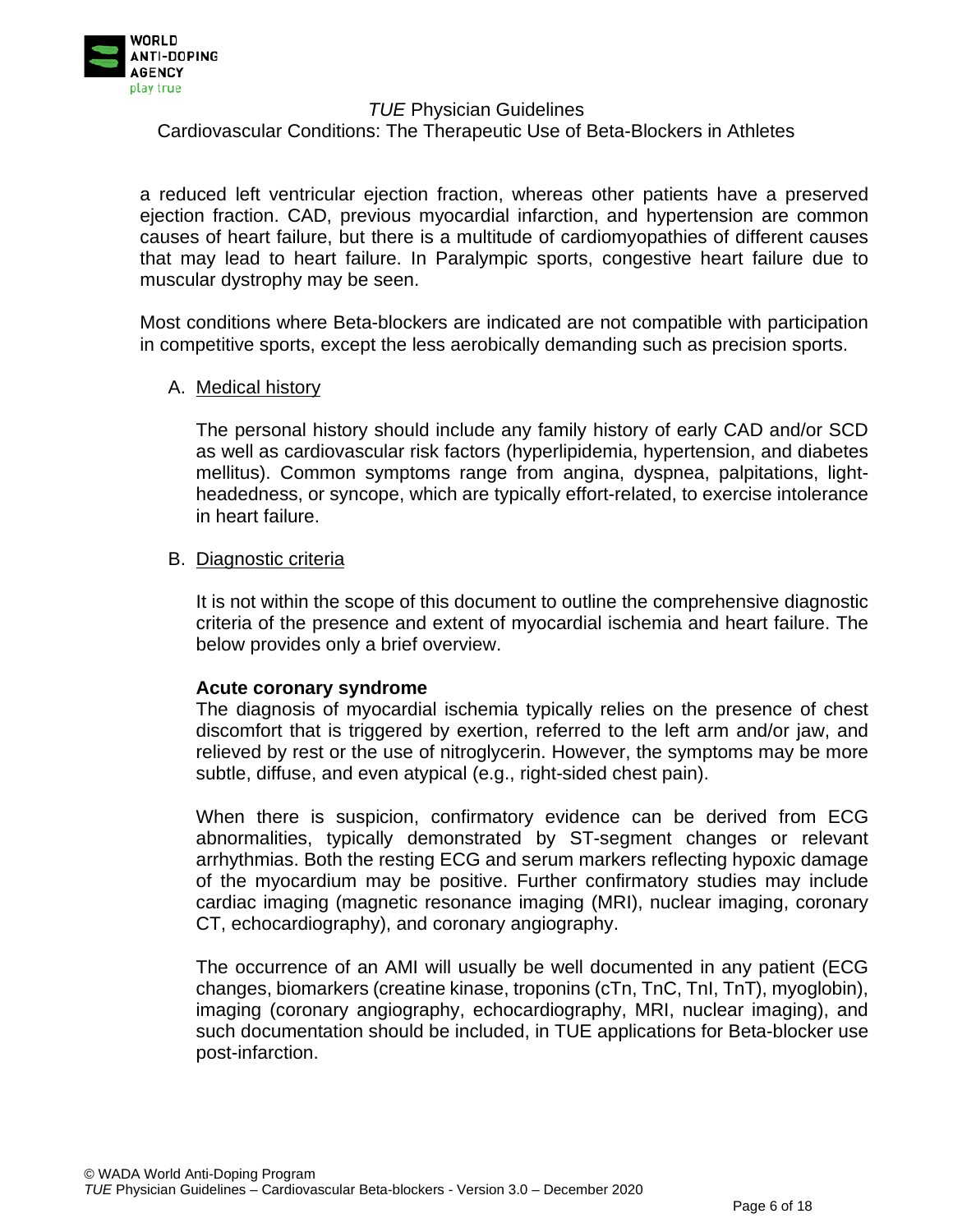

Cardiovascular Conditions: The Therapeutic Use of Beta-Blockers in Athletes

## **Chronic coronary syndrome**

The clinical presentation of these patients may vary considerably based on six clinical scenarios most frequently encountered based on current guidelines:

- (i) patients with suspected CAD and 'stable' anginal symptoms, and/or dyspnea;
- (ii) patients with new onset of HF or LV dysfunction and suspected CAD;
- (iii) asymptomatic and symptomatic patients with stabilized symptoms <1 year after an ACS or patients with recent revascularization;
- (iv) asymptomatic and symptomatic patients >1 year after initial diagnosis or revascularization;
- (v) patients with angina and suspected vasospastic or microvascular disease;
- (vi) asymptomatic subjects in whom CAD is detected at screening.

Non-invasive functional imaging (magnetic resonance imaging (MRI), nuclear imaging, coronary CT, echocardiography) for myocardial ischemia or CAD is recommended as the initial test in these patients. Coronary angiography is performed in high-risk patients and those with severe symptoms. Exercise testing may be conducted in selected patients and/or exercise-related symptoms and blood pressure decrease during maximal exercise testing (treadmill or ergometer cycle with ECG). The resting ECG is of limited use as it has a very low sensitivity for underlying CAD, but may be helpful in selected cases, for example, when showing evidence of earlier (unknown) myocardial infarction.

## **Ischemic cardiomyopathy/ heart failure with reduced ejection fraction (HFrEF)**

The main symptoms of heart failure are breathlessness, peripheral edema, fatigue, and exercise intolerance. In addition to routine laboratory tests, biomarkers, in particular BNP and NT-proBNP, are used to establish the presence and severity of heart failure. Markers of myocardial injury such as cardiac troponin are further used. Transthoracic echocardiogram with repeated measures of the ejection fraction and structural remodeling and MRI may be used based on the clinical status.

## **Best Practice Treatment**

#### **Acute and chronic coronary syndrome**

The management of AMI is a medical emergency and may require the use of a number of agents included on the Prohibited List. Consequently, the affected athlete should submit an application for a retroactive TUE.

In heart failure after AMI, long-term treatment with beta-blockers (bisoprolol, sustainedrelease metoprolol, carvedilol) can lessen symptoms, improve the patient's clinical status, and enhance the overall sense of well-being. In addition, beta-blockers can reduce the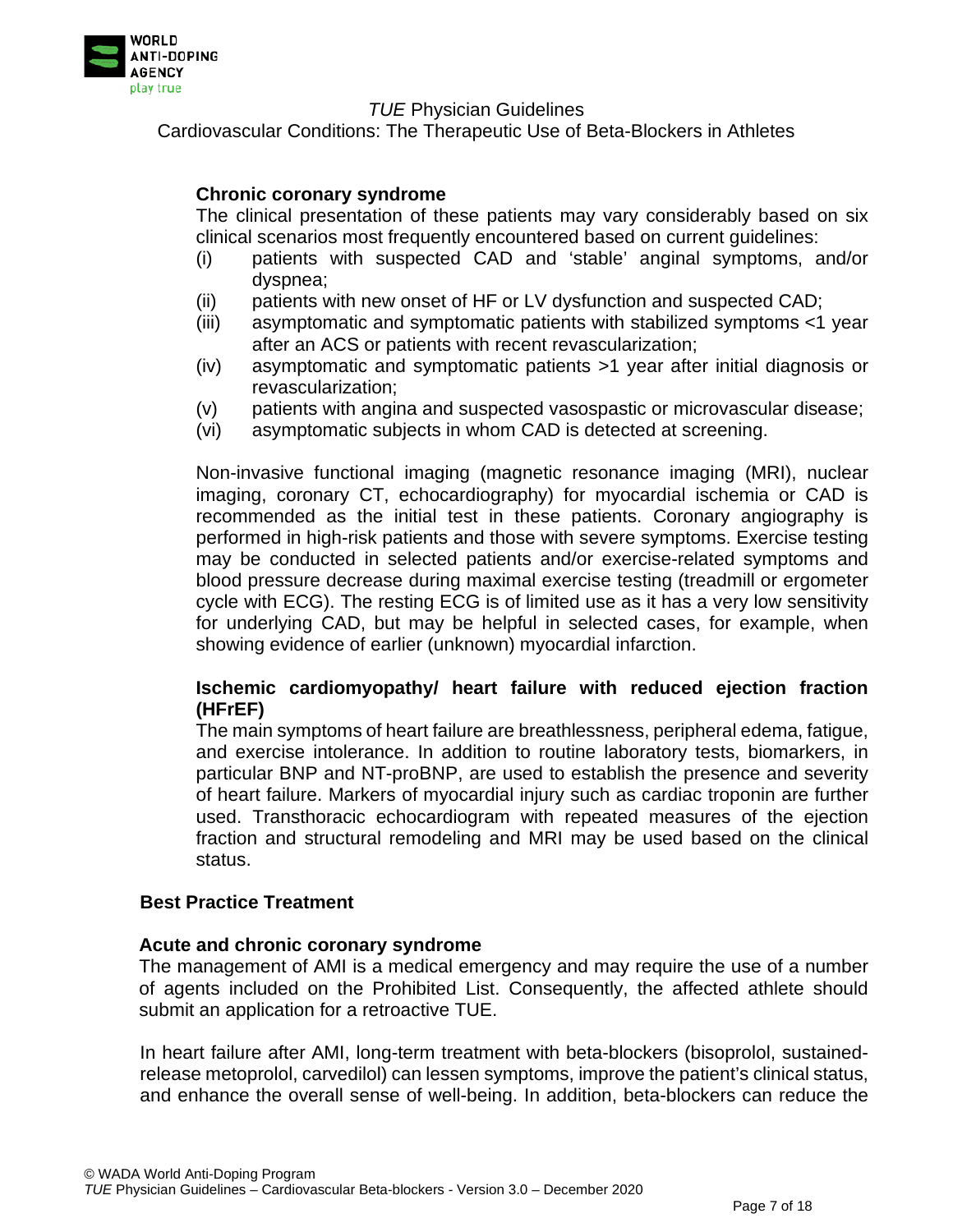

Cardiovascular Conditions: The Therapeutic Use of Beta-Blockers in Athletes

risk of death and the combined risk of death or hospitalization in patients with or without CAD if initiated early (<24 h).

The purpose of long-term Beta-blockade is the prevention of adverse ventricular remodeling in and around the site of infarction, a reduction in the sympathoresponsiveness of myocytes, and heart rate and blood pressure reduction. It should be confined to the management of significant ventricular arrhythmia, anginal symptoms, and LV systolic dysfunction as defined by a reduced left ventricular ejection fraction.

Furthermore, any post-myocardial infarction efficacy of Beta-blockers is most profound in the first few months during infarct healing and ventricular remodeling but becomes unlikely beyond one year. However, there are currently no evidence-based recommendations defining the optimal or minimally required duration of treatment.

Beta-blockers are a component of first-line treatment for symptomatic chronic coronary syndromes (i.e., 'stable' anginal symptoms (i)) and in selected patients according to heart rate, blood pressure, and tolerance, and in combination with other first-line and also second-line drugs.

#### **Ischemic cardiomyopathy/ heart failure with reduced ejection fraction (HFrEF**)

Beta-blockers should be prescribed to all patients with stable heart failure and reduced ejection fraction unless they have a contraindication to their use. Because of the favorable effects on survival and disease progression, a clinical trial–proven Beta-blocker should be initiated upon diagnosis. Even when symptoms are mild or improve with other therapies, Beta-blocker therapy is important and should not be delayed.

## **2. SUPRAVENTRICULAR AND VENTRICULAR TACHYARRHYTHMIAS**

Beta-blockers are effective in controlling ventricular arrhythmias related to sympathetic activation, including stress-induced arrhythmias, acute/previous myocardial infarction, ischemic heart disease, perioperatively, and heart failure. Beta-blockers might be indicated in some additional arrhythmic conditions, such as regular narrow QRS complex supraventricular tachycardia and atrial fibrillation, but the details of these indications are beyond the scope of this document.

#### **Non-Prohibited Alternative Treatments**

In the conditions described, there are no alternatives, but only additional/complementary pharmacological treatments (salicylic acid, ACE-inhibitors, angiotensin II receptor blockers, lipid-lowering agents, nitrates, ivabradine, etc.).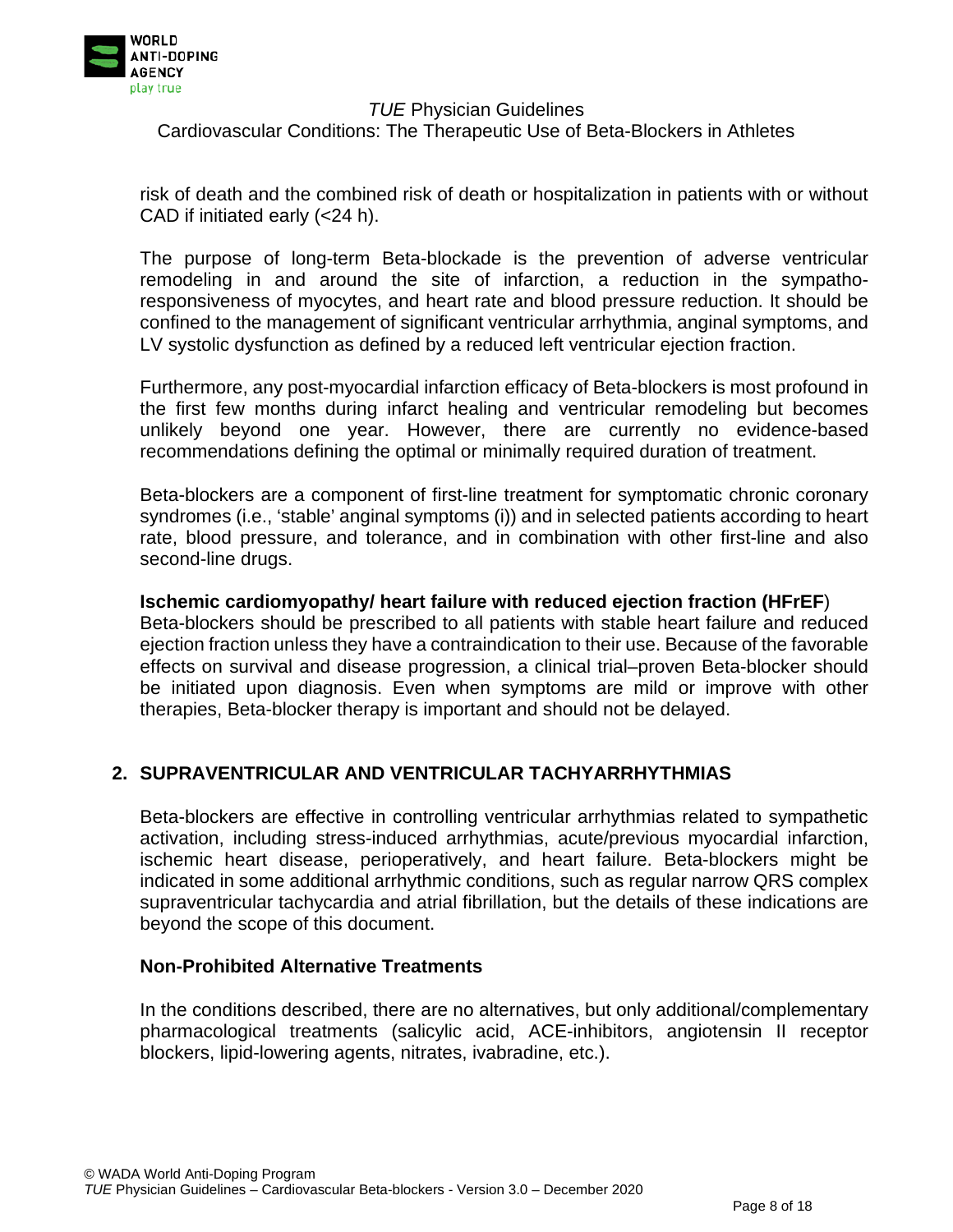

#### **Consequences to health if treatment is withheld**

Withholding treatment may lead to progressive disease and a higher risk of complications, such as (further) myocardial infarction or unstable angina, accompanying malignant arrhythmias, and possibly sudden cardiac arrest/SCD.

#### **Treatment Monitoring**

The requirement for medication may change, and the athlete should have regular followups with a specialist. Athletes with stable angina or post-AMI should be regularly monitored for any new or developing symptoms, changes in physical examination findings, and their overall risk profile (including additional risk factors, such as hypertension, hyperlipidemia, and diabetes).

Successful atherosclerotic risk factor modification, including control of blood pressure, reduction in plasma lipids, and tobacco-use abstinence, reduces the rate of progression of atherosclerotic disease and may subsequently influence the frequency of serial examinations.

#### **TUE Validity and Recommended Review Process**

Any changes to the therapeutic regimen should be well documented, endorsed by a cardiologist, and form the basis of a revised TUE. The maximum recommended duration of a TUE for Beta-blockers in these circumstances is four years.

A file containing the initial diagnostic information plus any subsequent specialist opinion is required in the case of a TUE reapplication. An application for retroactive approval could be requested as per articles 4.1 or 4.3 of the ISTUE.

#### **Cautionary Matters**

Athletes should not put their health at risk but always seek the most appropriate medical treatment. Contraindications to Beta-blocker use include asthma and chronic obstructive lung disease with bronchospastic activity (significant reactive airway disease), symptomatic hypotension or bradycardia and severe decompensated/unstable heart failure, AV-block, Sick Sinus Syndrome, bradycardia/tachycardia syndrome, and Wolff-Parkinson-White Syndrome. Caution is to be exerted in chronic obstructive lung disease without bronchospastic activity, diabetes mellitus, and peripheral vascular disease. These conditions are not an absolute contraindication to Beta-blocker use, but benefits need to be weighed against the risk of untoward effects in the individual patient.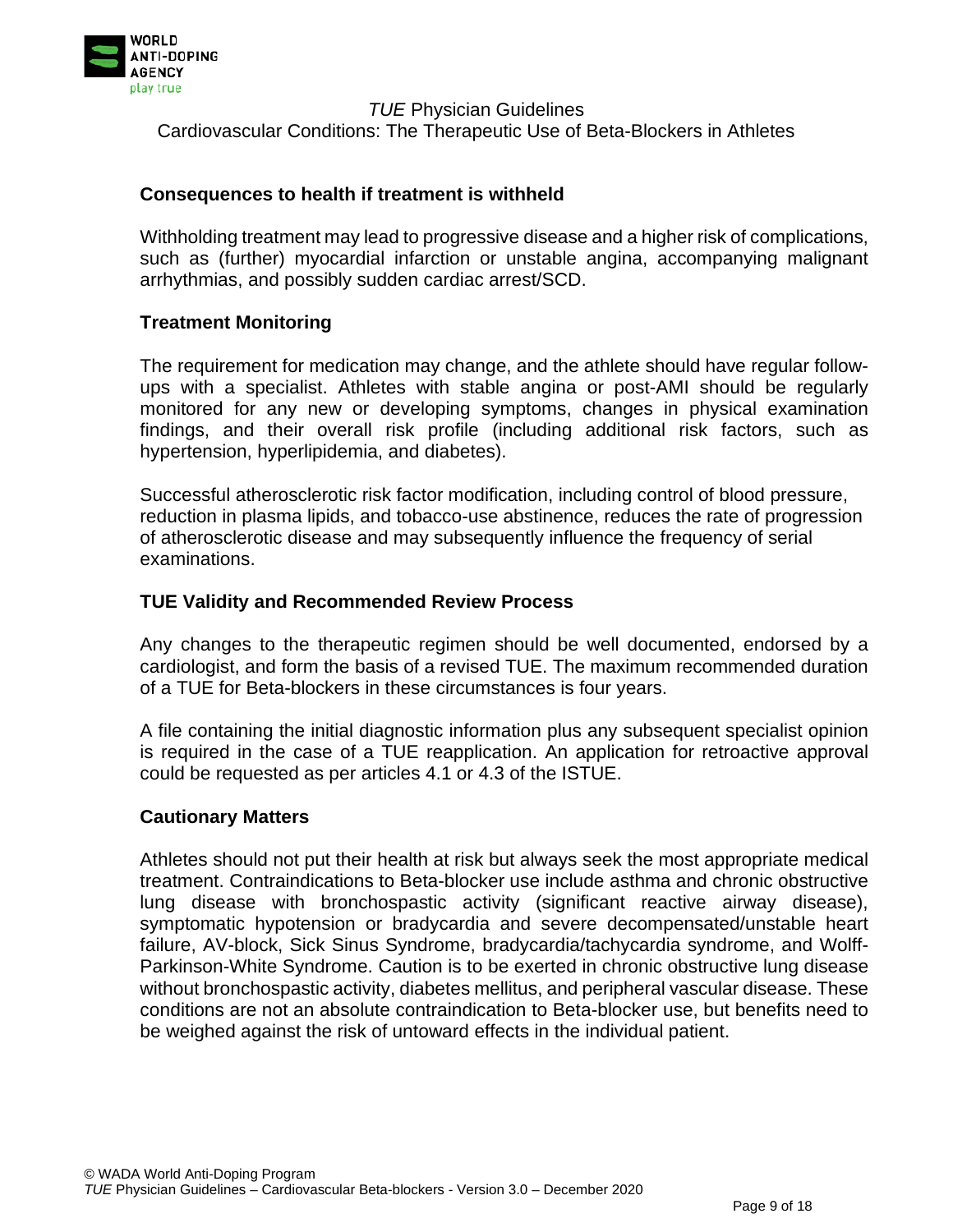

Cardiovascular Conditions: The Therapeutic Use of Beta-Blockers in Athletes

## **3. ARTERIAL HYPERTENSION WITH NO OTHER CARDIOVASCULAR RISK FACTORS**

In hypertension, Beta-blockers may be given as monotherapy or in combination with diuretics, calcium-channel blockers, ACE-inhibitors, and Angiotensin II inhibitors. It is important to consider that diuretics are also prohibited In-and Out-of-Competition as per the Prohibited List (S5. Diuretics and Masking Agents) and therefore require a TUE.

## **Diagnosis**

## A. Medical history

Hypertension may be either primary or secondary. Primary or essential hypertension constitutes the predominant form of this condition and is considered to be the result of a combination of factors, including genetics and lifestyle behaviors (e.g., physical inactivity, poor diet (excessive salt intake), stress and negative psychosocial factors). A history of sustained elevated blood pressure is a prerequisite for a TUE application.

Secondary forms of hypertension are rare (5%) and may be due to renal parenchymal disease, reno-vascular hypertension, coarctation of the aorta, pheochromocytoma, Cushing's syndrome, primary aldosteronism, obstructive sleep apnea, or drug-induced hypertension. The treatment of secondary forms of hypertension differs and is generally directed towards the underlying cause.

## B. Diagnostic criteria

Hypertension is defined by serial systolic blood pressures ≥140 and/or serial diastolic blood pressures ≥90, measured in a sitting position, under standardized conditions. The diagnosis of hypertension must be accompanied by an appropriate clinical history, documented elevated recordings of systolic and/or diastolic blood pressure, and a report of the findings of physical examination. Investigations including ECG, echocardiography, and vascular ultrasonography may also have diagnostic relevance. Laboratory investigations may be necessary to exclude secondary hypertension.

## C. Relevant medical information

Evidence of a sustained trial of non-prohibited agents must be included in the medical information supporting the application for therapeutic use. There must be a justification from a specialist physician why a prohibited agent is chosen over a permitted alternative.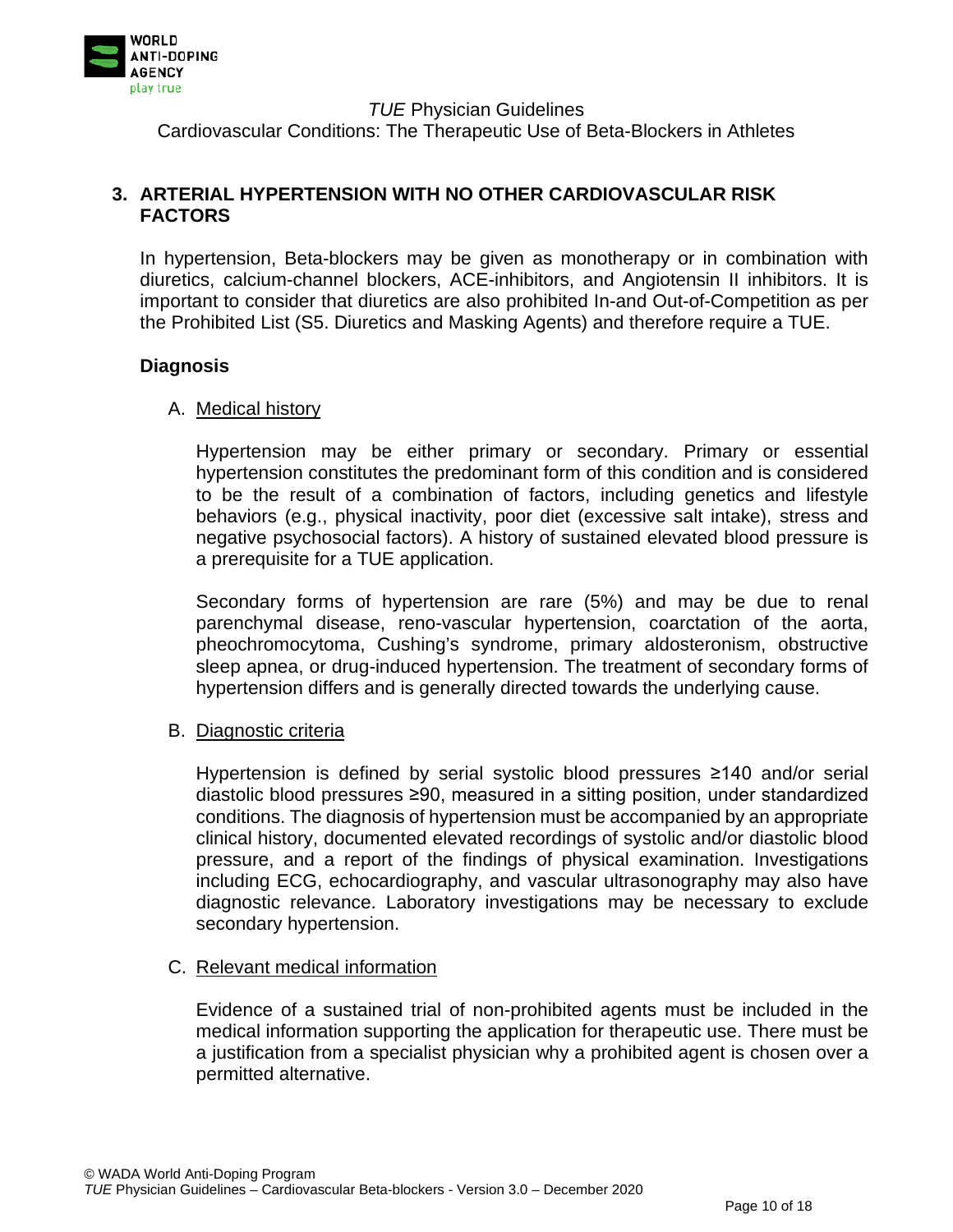

## **Best Practice Treatment**

The decision to initiate antihypertensive treatment should be based on three criteria, namely the repeated measurement of elevated systolic and/or diastolic blood pressure, the degree of overall cardiovascular risk, and the presence of any target organ damage (TOD). Lifestyle modification may be the initial, sole treatment in less severe hypertension. Even when medical therapy is indicated, lifestyle modification should always be an adjunct.

The most widely used substances for hypertension in physically active individuals are vasodilators, such as calcium channel blockers, ACE-inhibitors, and Angiotensin II inhibitors (all non-prohibited and preferred choices in athletes). However, most of the sports in which Beta blockers are prohibited (e.g. shooting) do not require a high degree of physical activity.

Other medications may need to be considered to treat associated risk factors. These may include lipid-lowering agents, antiplatelet therapy, and medication for glycemic control.

## **Non-Prohibited Alternative Treatments**

Changes to "lifestyle" should be instituted in all patients to control blood pressure and reduce other risk factors, as far as these considerations apply to the athlete population. However, the initiation of appropriate drug treatment should not be delayed unnecessarily.

Non-prohibited medications include calcium-channel blockers, ACE-inhibitors, Angiotensin II inhibitors, alpha-adrenergic blockers, and renin inhibitors.

## **Consequences to Health if Treatment is Withheld**

The rationale for treating high blood pressure is to decrease the overall risk for TOD and, ultimately, for complications, such as stroke and CAD. Untreated, hypertension will lead to progressive vessel disease and atherosclerosis, affecting several organs. This may manifest early as left ventricular hypertrophy (heart) and albuminuria (kidneys) and may progress to heart failure or kidney failure. The appropriate treatment of hypertension is a fundamental standard of good medical practice. Optimal blood pressure control is even more imperative when comorbidities, such as diabetes and obesity exist.

## **Treatment Monitoring**

During the phase of drug titration, patients should be seen every two to four weeks to adjust the treatment. Individuals with a blood pressure > 180/110, or where blood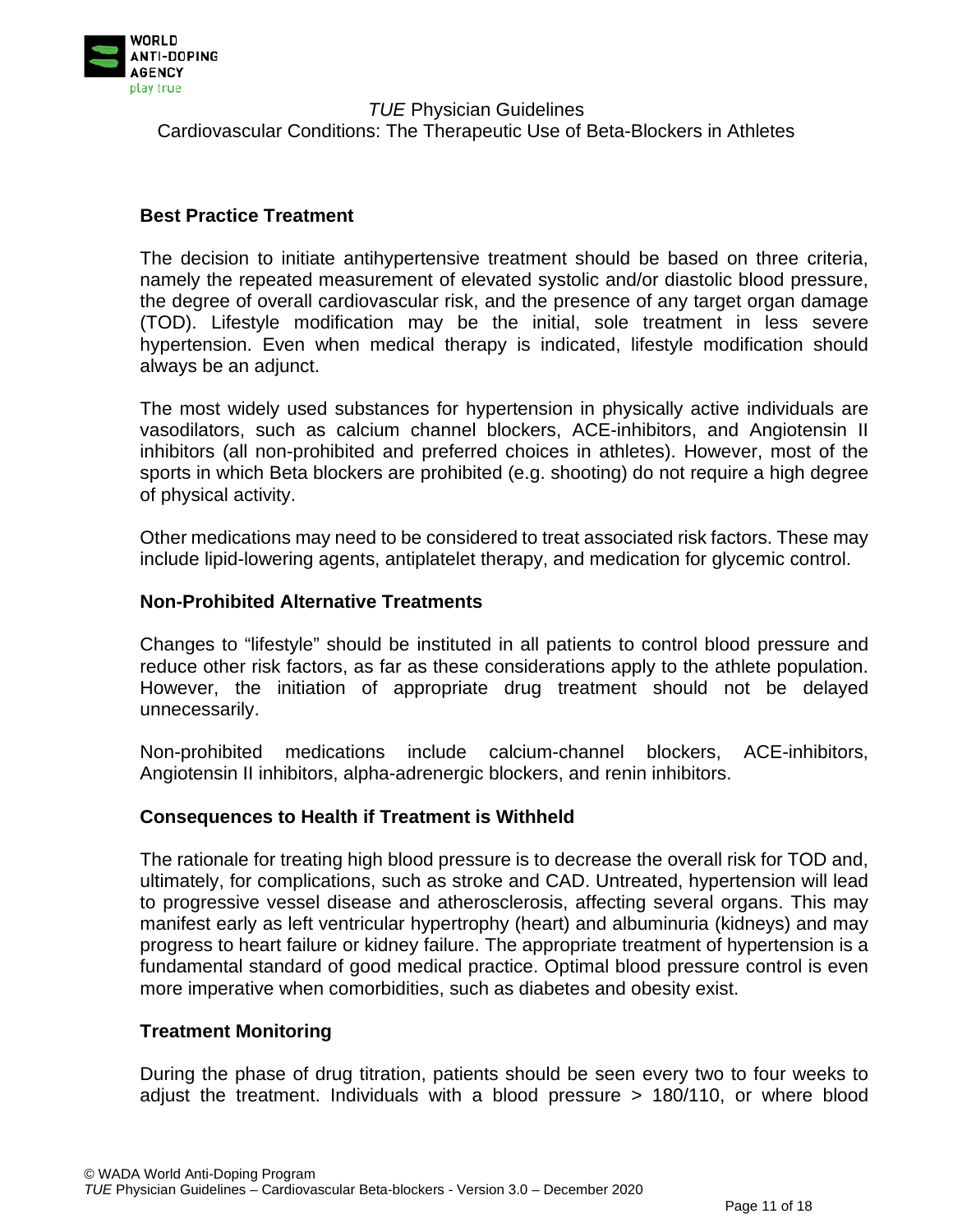

Cardiovascular Conditions: The Therapeutic Use of Beta-Blockers in Athletes

pressure is uncontrolled, must be evaluated and treated pharmacologically, before starting physical training, and in extreme cases (>200/115), exercise is contraindicated until the blood pressure is normalized and under control. Target organ damage, i.e., heart, kidney, or eye complications secondary to hypertension, must be excluded and monitored (ECG, echocardiography, urine tests, and eyes), as it could constitute a contraindication for elite sports. Additional risk factors must be monitored and treated accordingly to lower overall risk.

Once a satisfactory blood pressure level is attained, the frequency of review may be reduced to every six months. The recommended target blood pressure is below 140/90. However, a lower blood pressure is desirable for diabetics and high-risk patients. Routine blood pressure monitoring is normally at the discretion of the primary care practitioner with specialist referral as appropriate and in accordance with the local healthcare system.

## **TUE Validity and Recommended Review Process**

Any changes to the therapeutic regimen should be well documented, endorsed by a medical specialist and form the basis of a revised TUE. The maximum recommended duration of a TUE in these circumstances is four years.

A file containing the initial diagnostic information plus any subsequent specialist opinion is required in the case of a TUE reapplication. An application for retroactive approval would need to demonstrate an acute hypertensive emergency.

## **4. PREVENTION OF SCD IN LONG QT SYNDROME**

Congenital Long QT Syndrome (LQTS) is a serious pathologic condition associated with the risk of ominous ventricular arrhythmias, including torsades de pointes and ventricular fibrillation that may result in SCD.

LQTS is one of the best-understood monogenic diseases and presents an example of a strong genotype-phenotype correlation. Following the identification of the first three genes associated with the most frequent variants, ten more genes involved in fine-tuning the cardiac action potential have been associated with LQTS. By far, KCNQ1 (LQT1), KCNH2 (LQT2), and SCN5A (LQT3) are the most common LQTS genes, accounting for about 70% of all genotype-positive cases. Two hereditary variants, the Romano-Ward (RW) syndrome and the very severe Jervell and Lange-Nielsen (JLN) syndrome, which is associated with congenital deafness, belong to the LQTS family of diseases.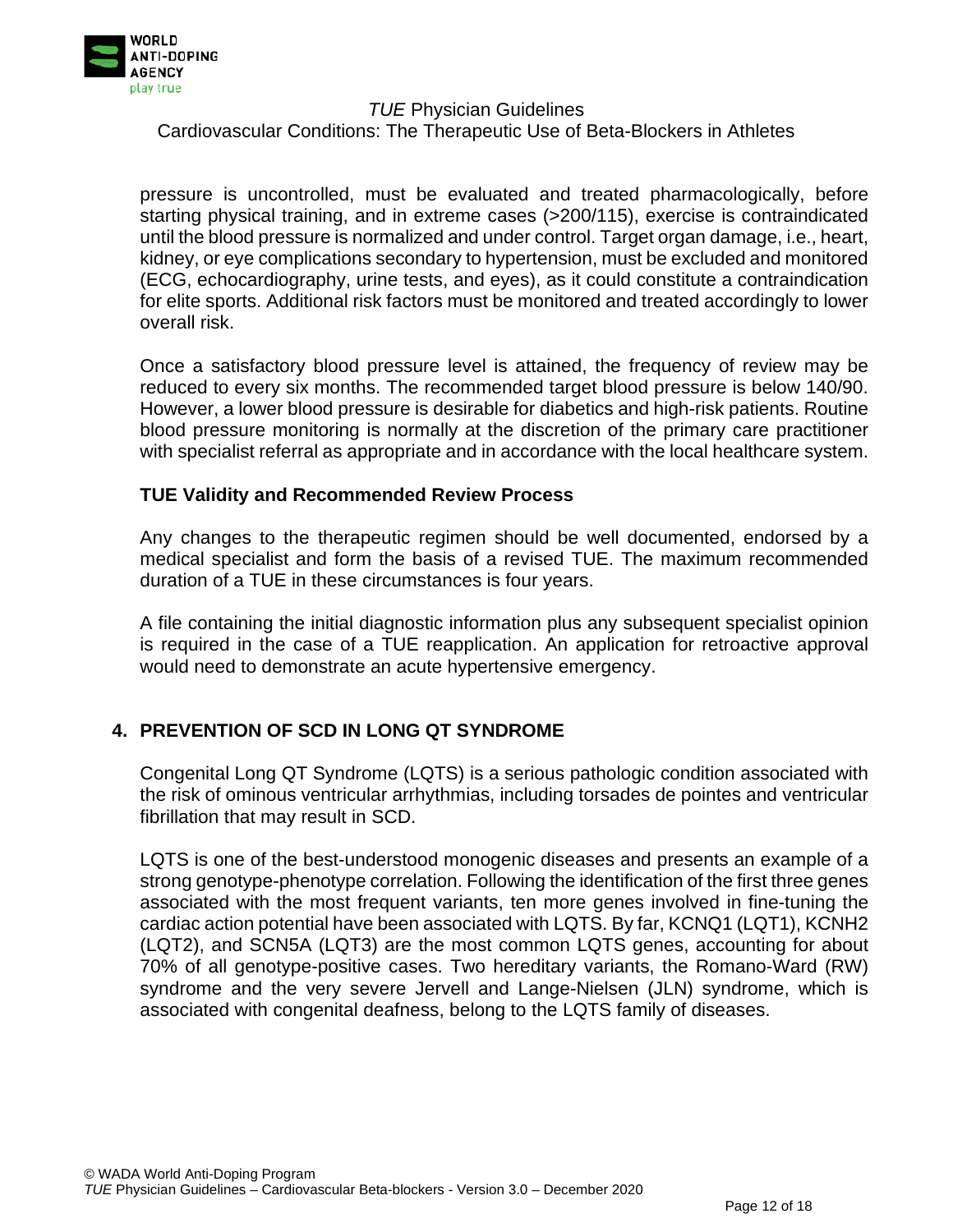

## **Diagnosis**

## A. Medical History

The most typical clinical presentation in patients with LQTS is a history of cardiac events that may be triggered by exercise, swimming, or emotions, but they may also occur during night sleep. The nature of trigger events differs by genotype: a) In LQTS1, exercise, or swimming may trigger an event. Sudden exposure of the patient's face to cold water is thought to elicit a vagotonic reflex; b) In LQTS2, an emotional event, exercise or exposure to auditory stimuli (e.g., doorbell, phone) may be a trigger; c) While in LQTS3, events typically occur during sleeping at night.

## B. Diagnostic Criteria

Typical cases pose no diagnostic difficulty for physicians who are aware of the disease. Clinical history and analysis of repolarization duration (QTc) and morphology on the patient's ECG and on ECGs of the patient's relatives allow for proper diagnosis. In the case of a verified QTc > 500 ms on the resting ECG, in the absence of marked sinus bradycardia, the diagnostic criterion is fulfilled. However, borderline cases are more complex and require the evaluation of multiple further variables. The diagnostic criteria for LQTS are summarized in a diagnostic score, most typically the "Schwartz score" which is based on the degree of the QT prolongation and has been repeatedly updated. Patients with a score ≥ 3 should undergo molecular screening.

## C. Relevant Medical Information

Hearing loss or deficit in a patient and their family may indicate the possibility of Jervell and Lang-Nielsen (JLN) syndrome. A family history of cardiac arrest and/or unexplained sudden death, especially at a young age, may suggest a congenital form of LQTS.

Information about what medication the patient has taken is critical for the differential diagnosis of congenital LQTS and of drug-induced QT prolongation (which may also have a genetic background, however).

## **Best Practice Treatment**

All patients diagnosed with LQTS, including those still asymptomatic, should be treated according to international treatment guidelines. There are three treatment options in LQTS to prevent sudden cardiac arrest due to ventricular fibrillation, all of which have clearly defined indications: Beta-blockers, Left Cardiac Sympathetic Denervation (LCSD), and an Implantable Cardioverter Defibrillator (ICD).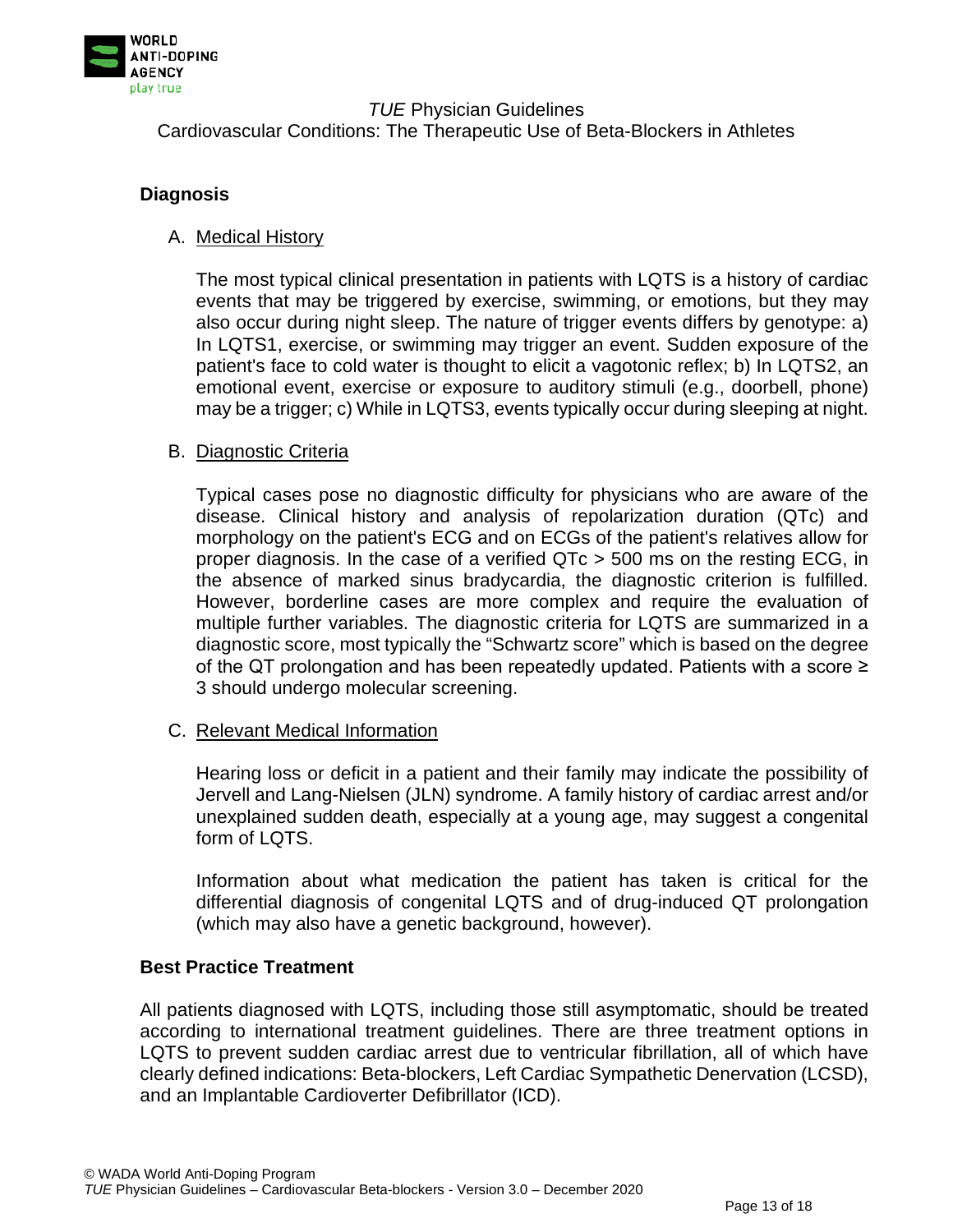

Beta-blockers are the first-line therapy of choice in both asymptomatic and symptomatic LQTS. The initial treatment should always involve Beta-blockers, with propranolol and nadolol having been shown to be the two most effective substances.

In asymptomatic athletes with no history of cardiac events, variable QT intervals in serial 12-lead ECGs, and a modestly and only occasionally prolonged QTc interval, Betablockers are the first choice as the invasiveness of the existing treatment alternatives is difficult to justify in these cases.

The indication for Beta-blocker treatment may be reconsidered in individuals with a normal QT interval (silent mutation carriers) or LQTS1 males who are ≥ 25 years and never had symptoms without taking Beta-blockers. In these individuals, it is highly unlikely that they will develop cardiac events.

#### **Non-Prohibited Alternative Treatments**

LCSD may be indicated in young patients with syncope despite Beta-blocker therapy. However, this therapeutic option is only available in a few centers worldwide. Whenever syncopal episodes recur despite full-dose Beta-blocker therapy, LCSD may be considered but only in centers with the relevant experience.

There is an overall consensus to immediately implant an ICD in cases where there has been a documented cardiac arrest, either on or off therapy (exceptions are, for example, a drug-induced event in an otherwise asymptomatic patient with modest QT prolongation). An ICD is considered in patients with repeated cardiogenic syncope despite full dose Beta-blocker therapy. An ICD may also be indicated in case repeated ECGs and 24-hour Holter ECG monitoring demonstrate consistent (not merely occasional) prolongation of the QTc interval above 0.50 s. A QTc interval  $\geq$  0.50 s is the threshold associated with a significantly higher incidence of arrhythmic complications and cardiac arrest.

Importantly, competitive sports are not recommended by leading international cardiologic societies (European Society of Cardiology and American Heart Association), in cases of unequivocal LQT diagnosis. In athletes treated with an ICD, contact sports are not recommended, and neither are sports where malfunction of the device may pose problems for the athlete or for someone else (e.g., driving, canoeing, etc.).

#### **Consequences to Health if Treatment is Withheld**

Individuals with LQTS are at risk of SCD at any time, irrespective of their involvement in sport. However, the mechanism of "after-depolarization" causing arrhythmias in LQTS occurs more often in states of adrenergic stimulation. Therefore, the risk of ventricular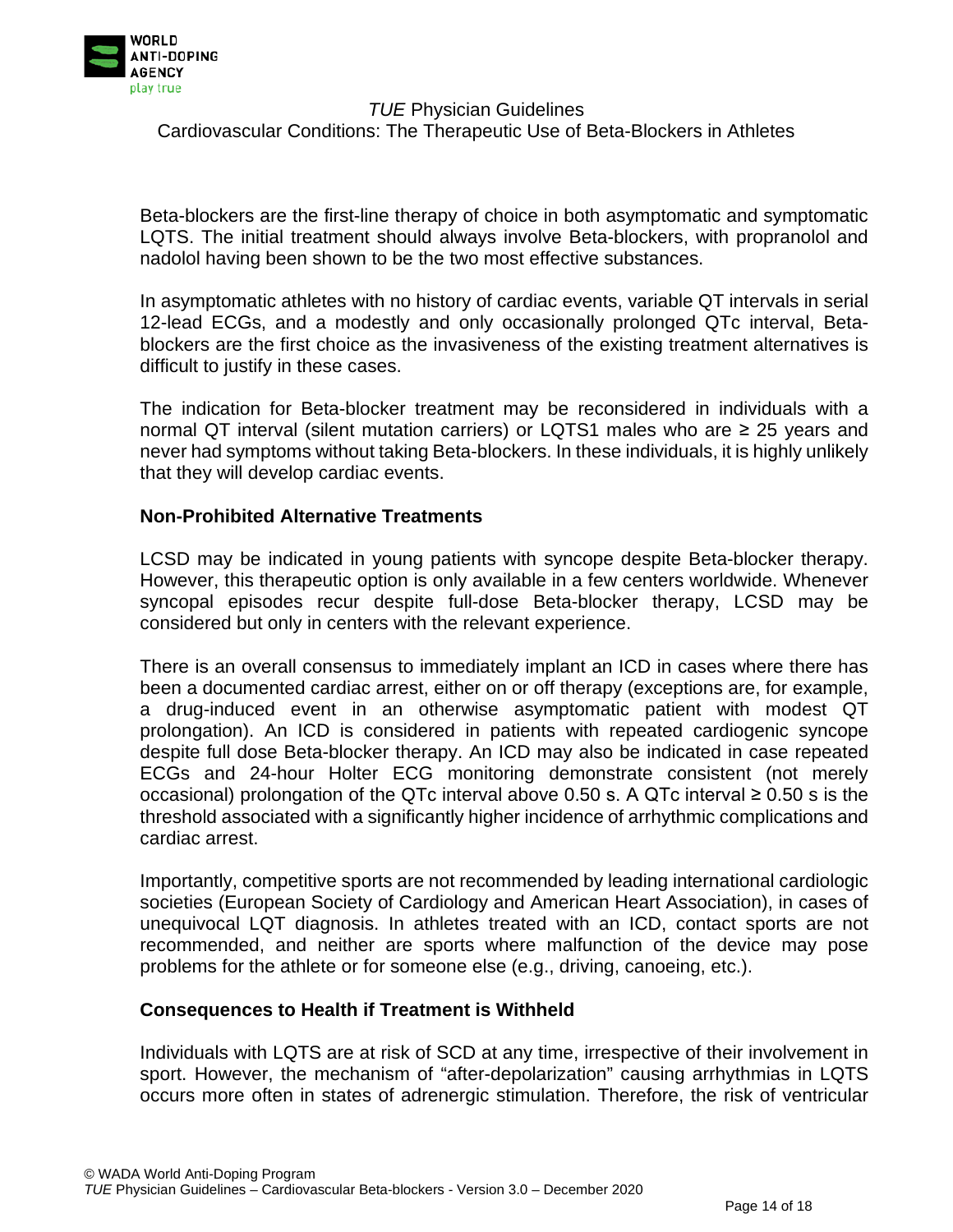

tachyarrhythmias and SCD in LQTS is greater during states of increased adrenergic tone (e.g., exercise, excitement).

Based on current evidence, withholding Beta-blockers in a patient with LQTS entails accepting SCD as a consequence. The risk of SCD for an LQTS patient who is not being treated is about 12–13% in the first 40 years of life. Beta-blockers reduce the sympathetic tone and thereby the effects of adrenergic stimulation, effectively decreasing the risk of SCD in LQTS to about 1%.

## **Treatment Monitoring**

All patients on therapy require careful evaluation and follow-up care in an ambulatory setting. A cardiologist should examine asymptomatic patients with LQTS on an annual basis. Symptomatic patients require more frequent assessments and treatment reevaluations.

## **TUE Validity and Recommended Review Process**

Beta-blocker treatment in case of congenital LQTS is generally lifelong unless LCSD is performed or an ICD is implanted. TUEs may be granted for a duration of up to ten years.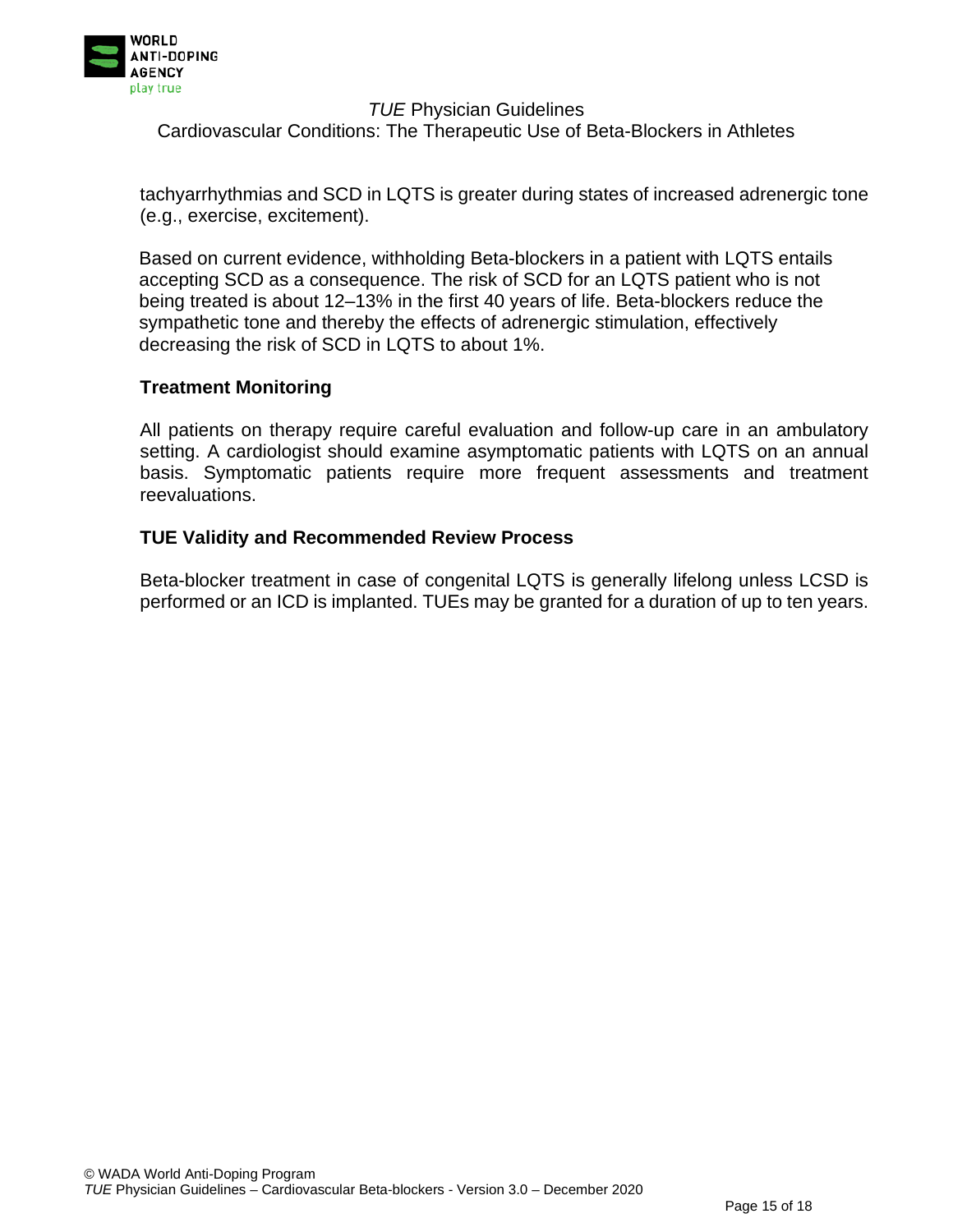

## **References**

- 1. Al-Khatib SM, Stevenson WG, Ackerman MJ, Bryant WJ, Calllans DJ, Curtis AB, et al. 2017 AHA/ACC/HRS Guideline for Management of Patients With Ventricular Arrhythmias and the Prevention of Sudden Cardiac Death: A Report of the American College of Cardiology/American Heart Association Task Force on Clinical Practice Guidelines and the Heart Rhythm Society. Heart Rhythm. 2018;15(10):e73–189.
- 2. Börjesson M, Dellborg M, Niebauer J, LaGerche A, Schmied C, Solberg EE, et al. Recommendations for participation in leisure time or competitive sports in athletespatients with coronary artery disease: a position statement from the Sports Cardiology Section of the European Association of Preventive Cardiology (EAPC). Eur J Cardiovasc Prev Rehabil. 2006 Apr;13(2):137–149.
- 3. Chatterjee S, Udell JA, Sardar P, Lichstein E, Ryan JJ. Comparable benefit of β-blocker therapy in heart failure across regions of the world: meta-analysis of randomized clinical trials. Can J Cardiol. 2014 Aug;30(8):898–903.
- 4. Chatterjee S, Biondi-Zoccai G, Abbate A, D'Ascenzo F, Castagno D, Van Tassell B, Mukherjee D, Lichstein E. Benefits of β blockers in patients with heart failure and reduced ejection fraction: network meta-analysis. BMJ. 2013 Jan 16;346:f55.
- 5. Crotti L, Celano G, Dagradi F, Schwartz PJ. Congenital long QT syndrome. Orphanet J Rare Dis. 2008;3:18–33.
- 6. Fihn SD, Gardin JM, Abrams J, Berra K, Blankenship JC, Dallas AP, et al. 2012 ACCF/AHA/ACP/AATS/PCNA/ SCAI/STS guideline for the diagnosis and management of patients with stable ischemic heart disease: a report of the American College of Cardiology Foundation/American Heart Association task force on practice guidelines, and the American College of Physicians, American Association for Thoracic Surgery, Preventive Cardiovascular Nurses Association, Society for Cardiovascular Angiography and Interventions, and Society of Thoracic Surgeons. Circulation. 2012 Dec 18;126(25):e354–e471.
- 7. Kezerashvili A, Marzo K, De Leon J. Beta Blocker Use After Acute Myocardial Infarction in the Patient with Normal Systolic Function: When is it "Ok" to Discontinue? Curr Cardiol Rev. 2012 Feb;8(1):77–84.
- 8. Knuuti J, Wijns W, Saraste A, Capodanno D, Barbato E, Funck-Brentano C, et al. 2019 ESC Guidelines for the diagnosis and management of chronic coronary syndromes: The Task Force for the diagnosis and management of chronic coronary syndromes of the European Society of Cardiology (ESC). Eur Heart J. 2020;41(3):407–477.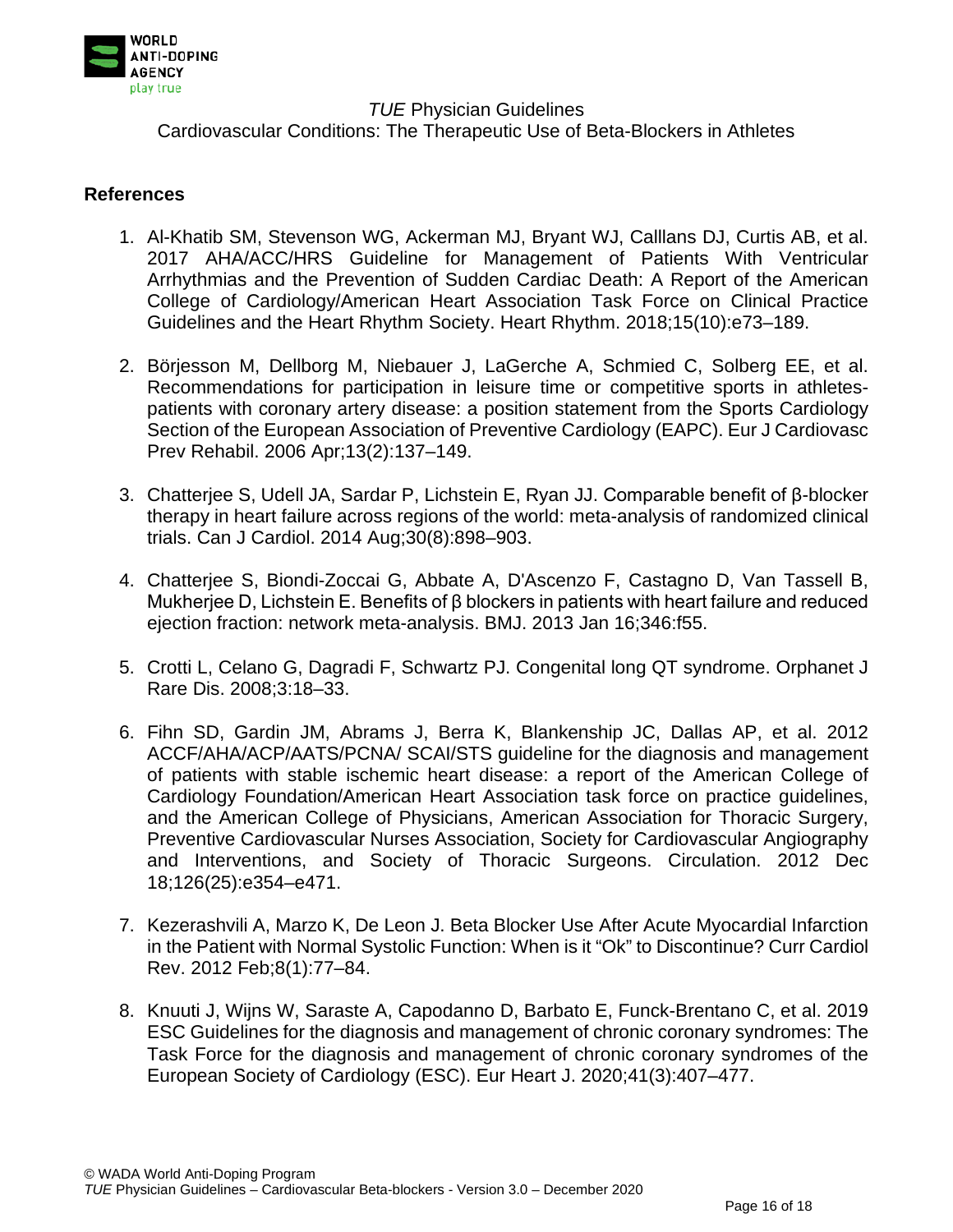

- 9. Niebauer J, Börjesson M, Carré F, Caselli S, Palatini P, et al. Recommendations for participation in competitive sports of athletes with arterial hypertension: a position statement from the sports cardiology section of the European Association of Preventive Cardiology (EAPC). Eur Heart J. 2018;39(40):3664–3671.
- 10.López-Sendón J, Swedberg K, McMurray J, Tamargo J, Maggioni AP, et al. Expert consensus document on beta-adrenergic receptor blockers. Eur Heart J. 2004 Aug;25(15):1341–1362.
- 11.Page RL, Joglar JA, Caldwell MA, Calkins H, Conti JB, Deal BJ, et al. 2015 ACC/AHA/HRS Guideline for the management of adult patients with supraventricular tachycardia: A report of the American College of Cardiology/American Heart Association Task Force on Clinical Practice Guidelines and the Heart Rhythm Society. Circulation. 2016;133(14):e506–e574.
- 12.Ripley TL, Saseen JJ. β-blockers: a review of their pharmacological and physiological diversity in hypertension. Ann Pharmacother. 2014 Jun;48(6):723–733.
- 13.Samson R, Ramachandran R, Le Jemtel TH. Systolic heart failure: knowledge gaps, misconceptions, and future directions. Ochsner J. 2014 Winter;14(4):569–575.
- 14.Schwartz PJ. Pharmacological and non-pharmacological management of the congenital Long QT Syndrome: The Rationale. Pharmacol Ther. 2011 July;131(1):171–177.
- 15.Schwartz PJ. Practical issues in the management of the long QT syndrome: focus on diagnosis and therapy. Swiss Med Wkly. 2013;143:w13843.
- 16.Williams B, Mancia G, Spiering W, Agabiti Rosei W, Azizi M, Burnier M, et al. 2018 ESC/ESH Guidelines for the management of arterial hypertension: The Task Force for the management of arterial hypertension of the European Society of Cardiology (ESC) and the European Society of Hypertension (ESH). J Hypertens. 2013;31:1281–1357.
- 17.Wiysonge CS, Bradley HA, Volmink J, Mayosi BM, Mbewu A, Opie LH. Beta-blockers for hypertension. Cochrane Database Syst Rev. 2012 Nov 14;11:CD002003.
- 18.Writing Committee Members, Yancy CW, Jessup M, Bozkurt B, Butler J, Casey DE Jr, 2016 ACC/AHA/HFSA Focused Update on New Pharmacological Therapy for Heart Failure: An Update of the 2013 ACCF/AHA Guideline for the Management of Heart Failure: A Report of the American College of Cardiology/American Heart Association Task Force on Clinical Practice Guidelines and the Heart Failure Society of America. Circulation. 2016;134(13):e282–e289